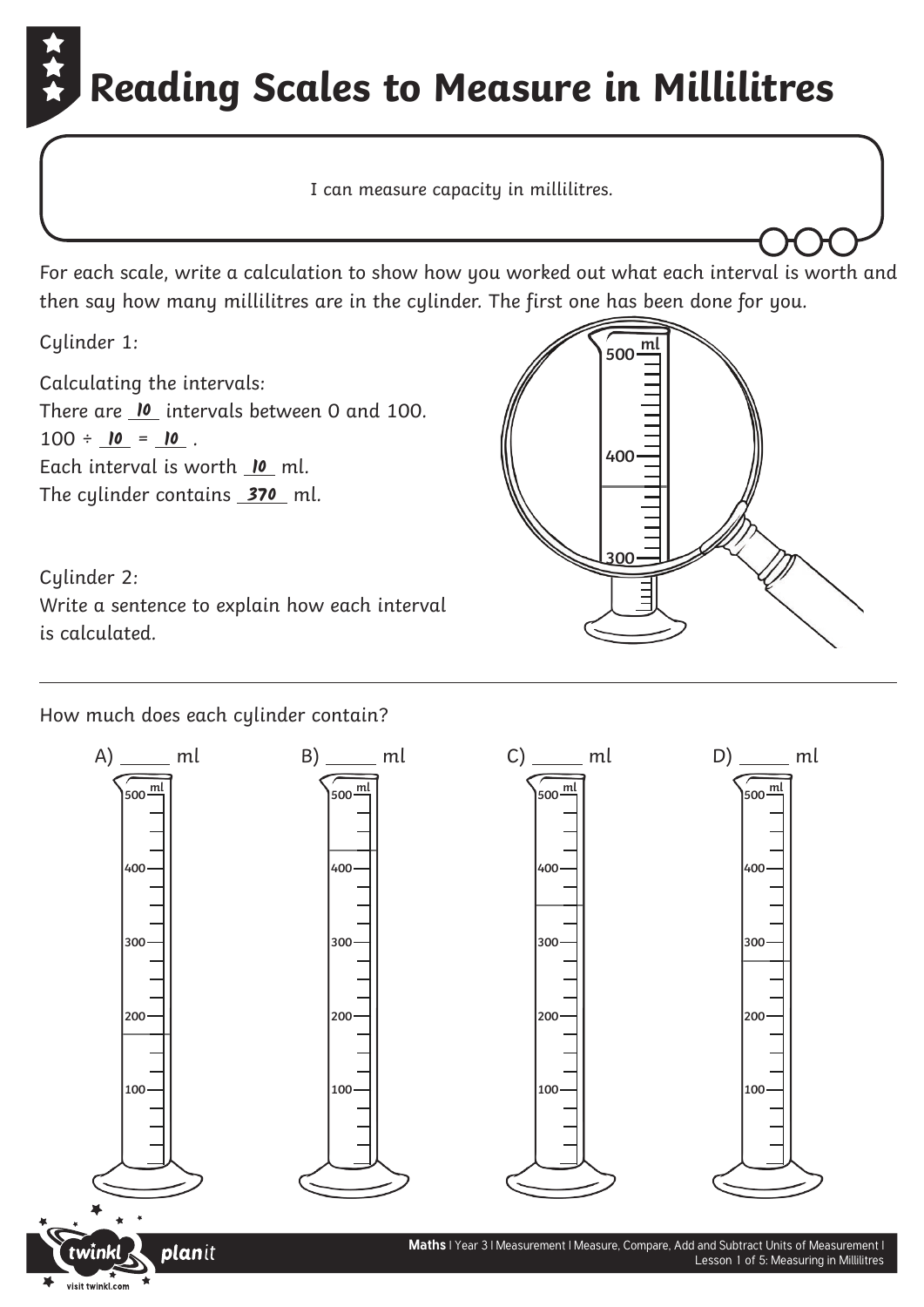

How much does each cylinder contain?



Fill each cylinder to the amount shown:



 $C)$  ml

**ml**

 $D)$  ml

**ml**